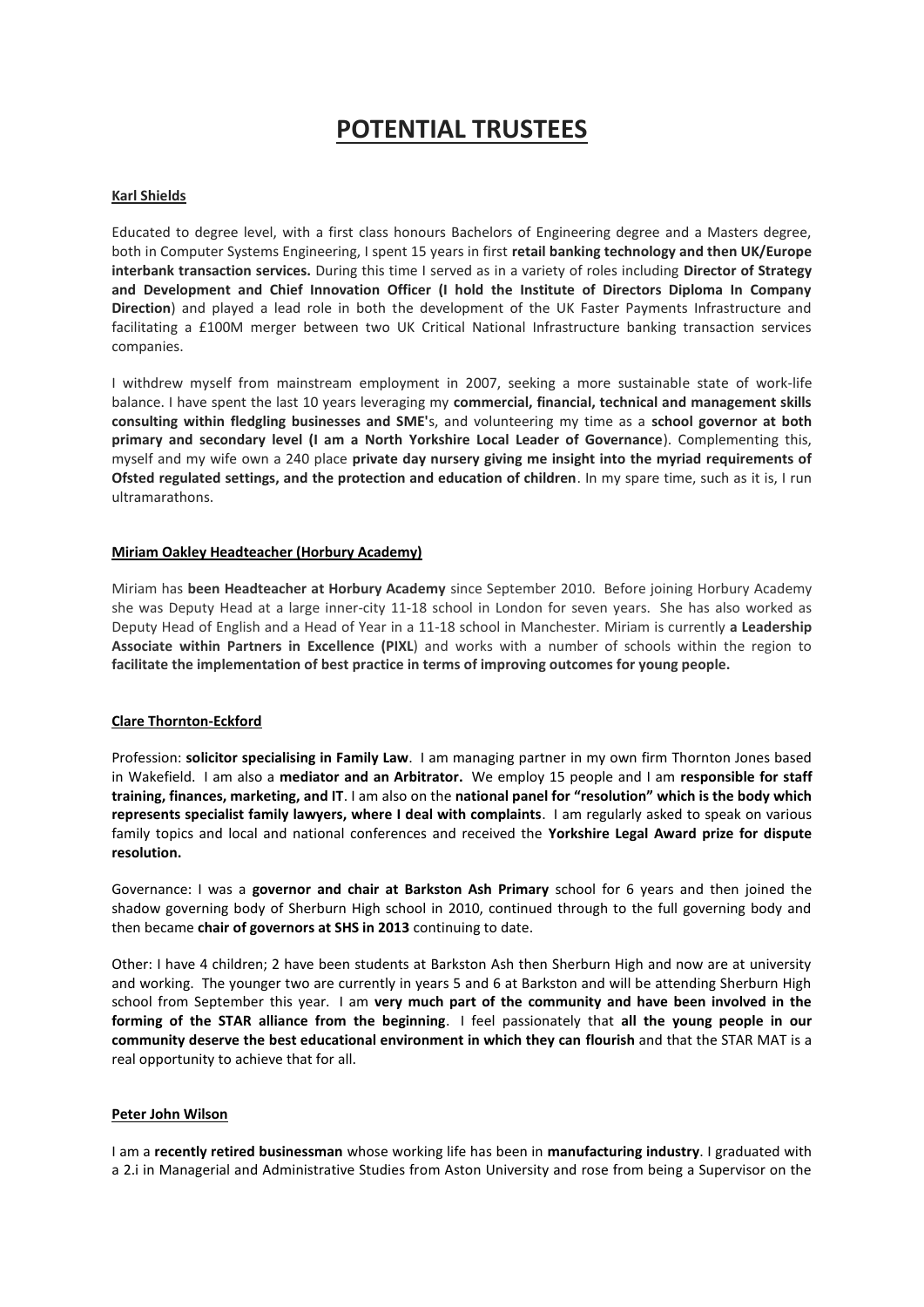production lines at the Ford Motor Company in 1981 to become **Chief Executive Officer of Moores Furniture Group between 2005 and 2010, via both Purchasing and Manufacturing Directorship**s. The turnover at that time was £60 Million with 1200 employees and I **had to ensure that the company complied with all European standards as well as financial and legal obligations.** Since then, I have been **a self-employed consultant, I have delivered inspirational leadership training to business leaders** (usually CEO/ Owner level) with a company called 2 Inspire and I have spent the last four years changing the culture of a company in Jarrow, near Newcastle upon Tyne from an authoritarian 'Command and Control' organisation to an inclusive, team based, and empowered one.

I am a **qualified Pensions Trustee** having studied for and gained the **Pensions Management Institute Award in Pensions Trusteeship - Level 3**.This consisted of a residential course and examinations in three modules: 1. Legal Aspects of Trusts and Trusteeships, 2. Financial/ Investment Aspects of Trusts and Trusteeships, 3. Trust Management, including Rules, Responsibilities etc.

## **Simon Peacock**

**Project manager MSc Engineering Project Management** - Lancaster Uni Business School. Employed by Northern Powergrid as a **Programme Manager within the construction projects department**. Accountable for **the cost effective development and delivery of a section of Northern Powergrid's capital investment** (circa £30M for 2017) utilising a team of designers, project managers, contractors, suppliers. **Responsible for the development of individuals within the team and the efficient operation of contracts; ensuring projects are delivered within all corporate governance and quality standards and European Procurement directives**. **Parent Governor** for eight years, **Chair for two years, at Kirk Fenton Primary School**. Three children at Sherburn High School.

## **Tom Fielden BA (Hons) FCA**

**Finance Director of a major regional utility**, with a senior background in **other major national businesses; owner of the Grimston Park Estate and active member of our local rural community**. Married to Iona, with 4 children currently aged 14 to 4.

July 2009 - Present: **Finance Director, Northern Powergrid** - owns and operates the electricity distribution network in Yorkshire and the North East. Northern Powergrid has UK net assets of £2bn, turnover in excess of £700m and is owned by Warren Buffett's highly acquisitive Berkshire Hathaway group.

The Finance Director is **the main Board Director responsible for all Finance, Property and IT matters** as well as overseeing Northern Powergrid's subsidiary companies operating in smart meter rental, engineering contracting and gas exploration. The Finance Director typically chairs subsidiary Board Meetings.

As well as providing an essential service via the electricity network, Northern Powergrid supports community energy initiatives and research into social issues relating to energy. The company is a **corporate supporter of the Academy Ambassadors programme nationally and regionally**, as well as many other regional causes from Welcome to Yorkshire to the Great Exhibition of the North.

Previous roles: Aug 2006-Apr 2008 **Finance Director, Great North Eastern Railway (GNER)**, running train services on the East Coast main line; Sept 2005-Aug 2006: **Rail Division Financial Controller, GNER** May 1999-Sept 2005: Various **Senior Finance Roles, BT Group**, London; Sept 1992-May 1999: **Audit, Management Consultancy, C**oopers & Lybrand/PwC, London (including accountancy training)

Outside professional achievements, further activities include: **co-owner of the Grimston Park Estate, Tadcaster, comprising agricultural, residential, commercial and sporting property** employing 8 people; **chairman of the Board of Governors/Trustees of Queen Mary's School, a girls-only day and boarding school near Thirsk that is part of the Woodard Corporation**. The School is a Church of England foundation operating as a registered charity, educating over 200 girls from nursery to GCSE. The School includes a fund-raising foundation and a school lettings company; **governor of Kirk Fenton CofE Primary School**, Church Fenton, a single form entry village primary school serving Church Fenton and surrounding villages. The School is working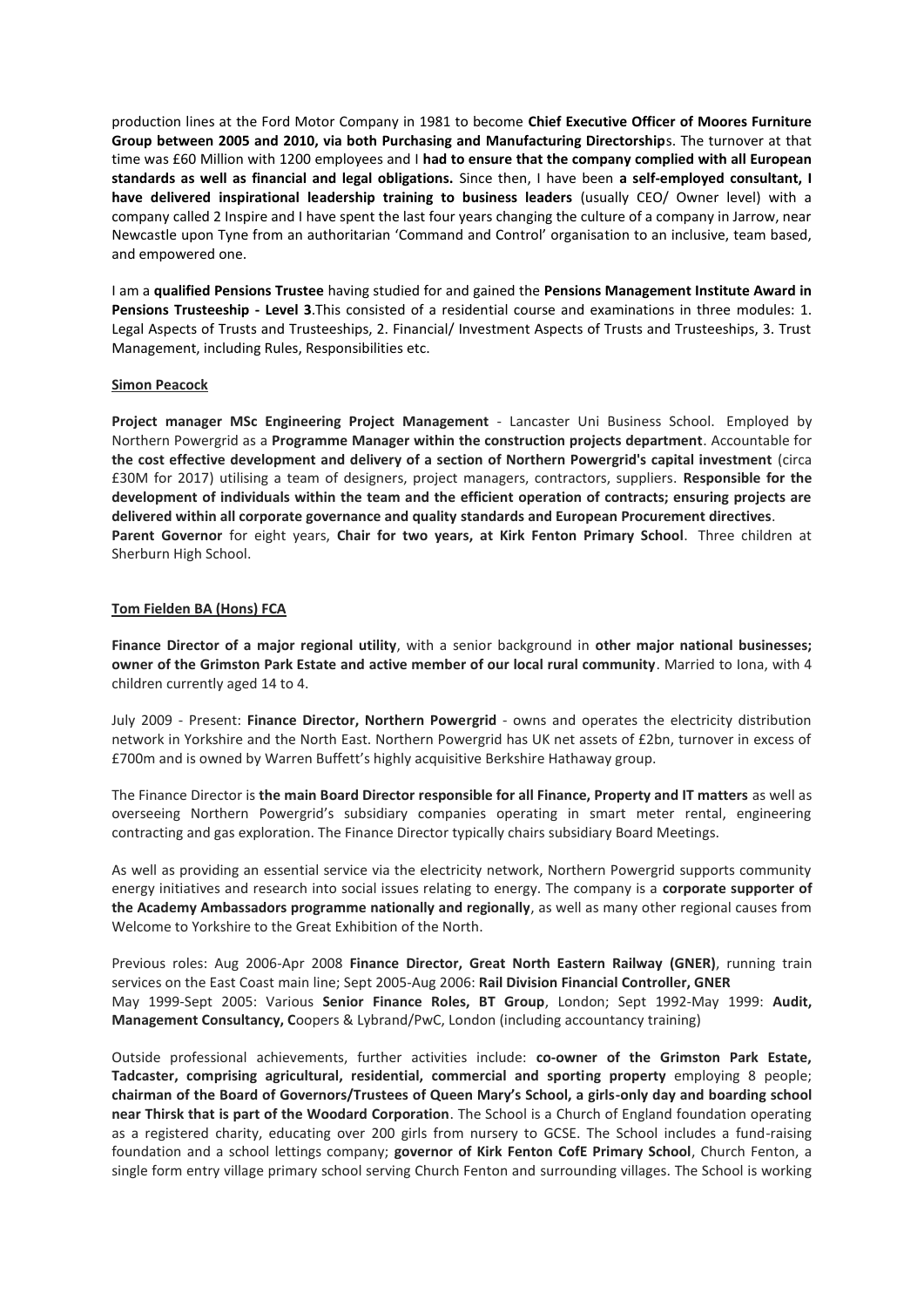towards "outstanding" having been securely good for some years; **PCC Member and joint Patron of St John's Church, Kirkby Wharfe. Formerly Churchwarden** (8 yrs); **Parish Councillor & Chairman; Towton, Grimston and Kirkby Wharfe with North Milford Parish Council.** The council with the lowest precept (tax levy) per household in Selby District; **past member of the CBI Regional Council for Yorkshire & Humber** (2006-2014).

#### **Alison Smith**

Alison has worked in education for the past 18 years. She is **highly committed to supporting the development of educational provision which allows pupils to flourish both 'academically and personally'**, and provision which ensures pupils develop a life -long 'love of learning.

Alison is currently **the Assistant Director of Education for the Diocese of York Education Team (effectiveness)**. Alison provides a role which focusses upon **monitoring the overall effectiveness and performance of all 127 schools across the Diocese of York locality**. In order to do this she has developed strong partnerships with 7 LA's, and also liaises with colleagues at NCTL, OFSTED, DfE and National Society. Alison also provides **specific support for leaders at a number of schools across the diocese, and leads CPD events for leaders on behalf of the diocese**.

Prior to joining the Diocese of York Education Team, Alison worked for North Yorkshire Children and Young People's Service for 16 years, beginning as a **Primary School Teacher, and then as an Advanced Skills Teacher who supported teaching colleagues to develop their practice across a variety of schools and settings across North Yorkshire.** Most recently she was a **Head Teacher of a C of E Primary School for 9 years in the Selby area**. As a Head Teacher, she had varied experience, leading an infant school initially from 'good to outstanding', and then being **Executive Head Teacher for a second school** which required additional leadership support when being deemed to require special measures and led the school successfully from this. She also shared her leadership expertise widely in support of others such as **supporting other schools, leaders and presenting at both LA and diocesan events.**

#### **Frances Dodd BSc (Hons)., MSc., MSc., C Psychol., AFBPsS.**

My b**ackground is in Business, mainly in BAA Plc, a FTSE top 100 company**. As a **Senior Manager at Heathrow and Gatwick Airports,** I undertook various roles, with responsibilities including **Project Manager for the development of Terminal 3 with a budget of £82M, Terminal Duty Manager for Terminal 2, and Service Delivery Manager with responsibility for over 250 staff,** as well as the introduction of Heathrow's first Call Centre. Other roles were **Terminal 5 Planning Manager and Transport Strategy Manager at Gatwick Airport,** where I regularly representing Gatwick Airport in the media. I was also involved with the delivery of an Airportwide change management programme.

Utilising this private sector experience, I then specialised as a **Chartered Occupational Psychologist and taught Recruitment, Selection and Psychometric testing with The Open University**, as well as started my own consultancy business. In 2009, I joined York St John University, and was a **Senior Lecturer in Occupational Psychology, where I developed and taught modules for the BSc (Hons) Psychology degree, as well as set up a Psychology based suite of external professional development courses.** I have undertaken various roles within the University, but **since May 2016, have been Head of School for Health Sciences where I am responsible for both internal and external development of our Health portfolio.** This primarily involves managing a contract with the NHS and the delivery of our Occupational Therapy, Physiotherapy and Bio-medical degrees, as well as the Health Masters in Leadership and other external Health professional development programmes, totally over 2000 students. I am also a **member of the Senior Leadership Team and the Academic Leadership Team for the University**. I am studying for a professional doctorate in Occupational Psychology at Northumbria University, on leadership within the NHS which I hope to complete in 2019.

#### **Nick Sheppard**

· Professional Background & Experience: **currently employed by FTSE national/international business as Senior Counsel, principally HR/employment/industrial relations, and regulatory/compliance lawyer** (outsourced and secure services sector): (Feb 2012 -) **Law Firm York (including as Partner**): (@Aug 2006-Feb 2012); **Senior**